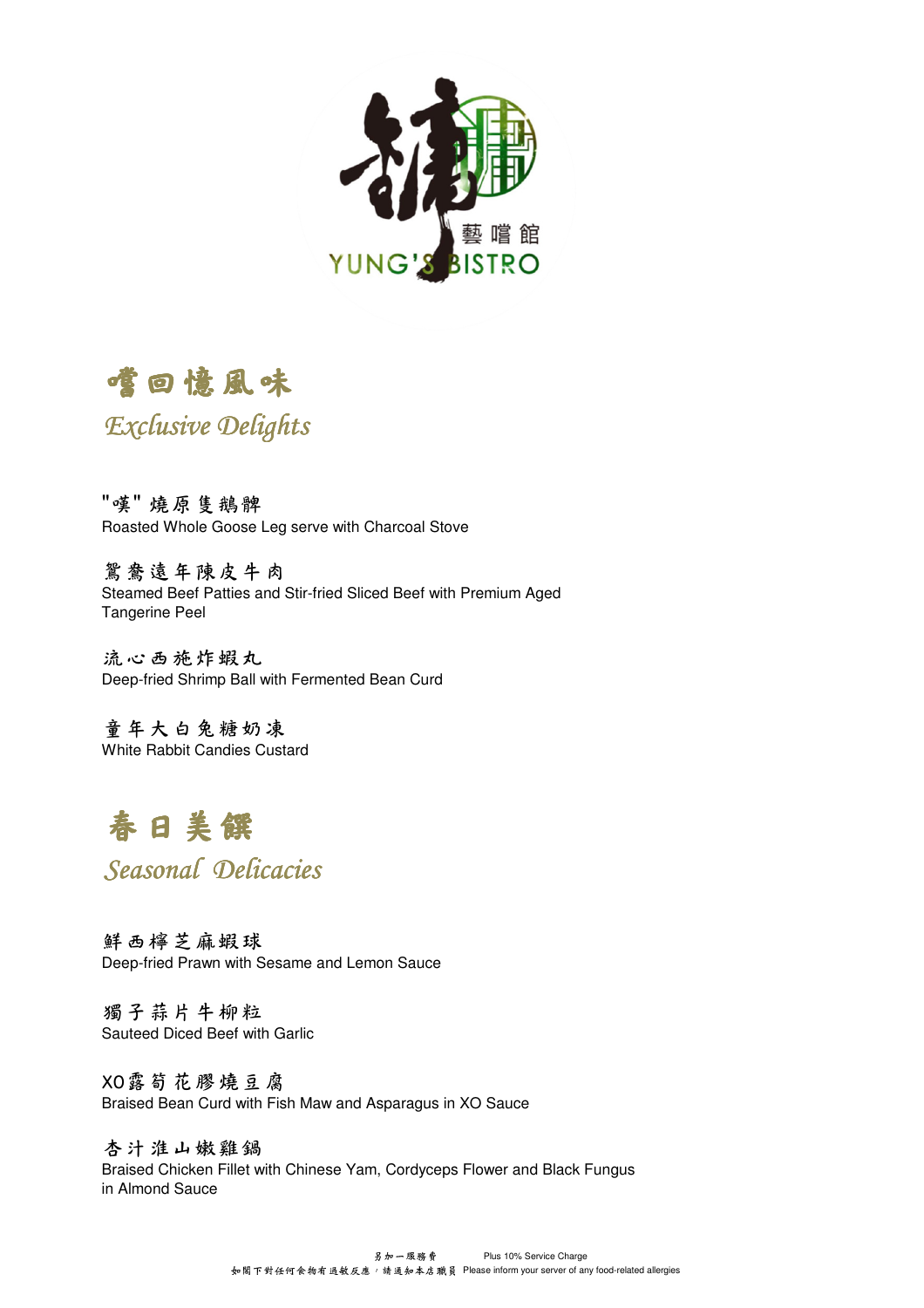#### 燒味 **Barbecued Specialities**

| 鏞記正宗燒鵝<br>Yung Kee's Signature Roasted Goose | 全隻<br>Whole   | 桶子豉油王雞<br>Marinated Chicken in Supreme Soy Sauce                                | 全隻<br>Whole   |
|----------------------------------------------|---------------|---------------------------------------------------------------------------------|---------------|
|                                              | 半隻<br>Half    |                                                                                 | 半隻<br>Half    |
|                                              | 鵝髀<br>Leg     |                                                                                 | 例牌<br>Regular |
|                                              | 例牌<br>Regular | 吊燒蜜汁叉燒(採用加拿大特選豬肉)<br>Barbecued Pork (Premium pork from Canada)                  | 例牌<br>Regular |
|                                              |               | 至尊肥煤叉燒(採用加拿大特選豬肉)<br>Premium Barbecued Pork Belly<br>(Premium pork from Canada) | 例牌<br>Regular |

## 鏞鏞小碟**Yung's Bistro Delights**

松花皮蛋配酸薑 Preserved Egg and Pickled Ginger

每位 Per person

雞樅菌萵笋鮑魚(冷) Sliced Abalone with Celtuce and Termite Mushroom (Cold)

芝麻玉帶蝦多士 Deep-fried Toast with Shrimp Paste and Scallop

古早味蝦籽紮蹄 Steamed Bean Curd Sheet with Shrimp Roe XO醬乾煏海斑腩 Braised Garoupa Fillet with XO Sauce in Casserole

香麻涼拌海蜇絲 Shredded Jellyfish

黑松露炒鮮什菌 Stir-fried Mixed Mushroom with Black Truffle Pate

椒鹽吊片脆腰果 Crispy Squid with Spicy Salt and Cashew

## 海鮮推介 **Seafood Delicacies**

| 五頭南非鮮鮑魚 (5-Head South African Abalone)<br>(可選:陳皮蒸/金銀蒜蒸/<br>淮鹽燒焗)<br>(Choice of: Steamed with Aged Tangerine Peel / Garlic /<br>Baked with Salt)                            | 每隻<br>Per piece | 松露野菌炒鮮鮑魚(雨隻)<br>Sauteed Sliced Live Abalone with Mushroom and<br>Black Truffle Pate (2 pieces)<br>薑蔥花膠鮑魚雞煲<br>Braised Fish Maw, Abalone and Chicken with Spring Onion<br>and Ginger in Casserole |                 |
|----------------------------------------------------------------------------------------------------------------------------------------------------------------------------|-----------------|--------------------------------------------------------------------------------------------------------------------------------------------------------------------------------------------------|-----------------|
| 原條游水海東星斑(Spotted Garoupa)<br>(可選:清蒸/骨香拼炒球)<br>(Choice of: Steamed / Sauteed Fillets with Crispy Bone in Whole)                                                             | 每條<br>Per piece | 露筍油泡海斑球<br>Sauteed Garoupa Fillet with Asparagus                                                                                                                                                 |                 |
| 生猛澳洲龍蝦 (South Australia Lobster)<br>(可選:上湯焗配伊麵底/<br>(竹籠荷葉蒸蒜香飯底)<br>(Choice of: Baked in Superior Soup with E-fu Noodles/<br>Steamed Rice and Garlic Wrapped in Lotus Leaf) | 每隻<br>Per piece | 生煎大蝦皇(豉油皇/椒鹽)<br>(雨隼起)<br>Pan-fried Prawn (Soy Sauce / Spicy Salt)<br>(Minimum 2 pieces)                                                                                                         | 每隻<br>Per piece |
| 紅扣野生三頭非鮑<br>Braised 3-Head South African Abalone in Oyster Sauce                                                                                                           | 每隻<br>Per piece | 酥炸原隻百花釀蟹鉗<br>Deep-fried Crab Claw Coated with Mashed Shrimp                                                                                                                                      | 每隻<br>Per piece |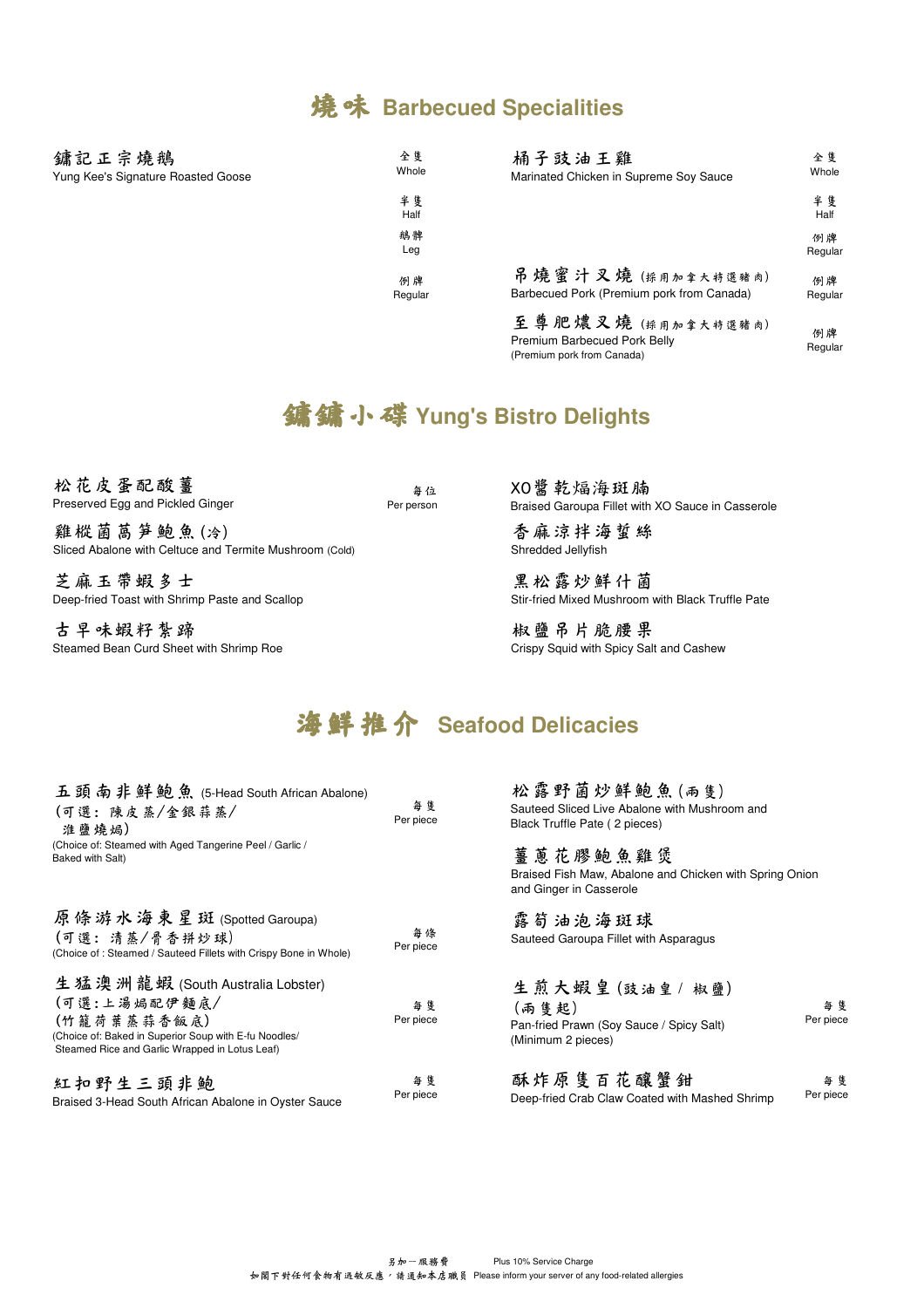# 時令湯羹 **Soup**

| 瑤柱螺頭燉花膠<br>Double-boiled Sea Conch Soup with Fish Maw<br>and Conpoy                                | 每位<br>Per person | 海皇豆腐羹<br>Thick Soup with Mixed Seafood and<br>Bean Curd | 每位<br>Per person |
|----------------------------------------------------------------------------------------------------|------------------|---------------------------------------------------------|------------------|
| 滋潤杏汁香港家豬白肺湯<br>Double-boiled Pig Lung Soup with Almond Sauce<br>(Locally farmed UK Berkshire Pork) | 每位<br>Per person | 蟹肉粟米羹<br>Sweet Corn Thick Soup with Crab Meat           | 每位<br>Per person |
| 姓溲旦口脉涅                                                                                             | $-1$ $-1$        | 工泪片太羔                                                   | $k_{1}$          |

精選是日燉湯 Double-boiled Soup of the Day

四位用 For 4 persons

| 西湖牛肉羹                       | 每位         |
|-----------------------------|------------|
| Thick Soup with Minced Beef | Per person |

# 粵式風味 **Specialities**

每隻 Per piece 煎釀日本刺參(配蔥燒蝦子汁) Pan-fried Sea Cucumber Stuffed with Mashed Shrimp (Served with Homemade Sauce) 蜜椒餞本灣金蠔(兩隻起) Pan-fried King-size Dried Oyster with Honey Glazed and Black Pepper (Minimum 2 pieces) 每位 Per person

咸蛋黃金沙蝦球 Deep-fried Prawns with Salty Egg Yolk

腰果炒蝦仁帶子 Sauteed Shrimp and Scallop with Cashew

桂花蟹肉炒粉絲 Scrambled Egg with Crab Meat and Vermicelli

銀棯醬帶子豆腐 Steamed Scallop and Bean Curd with Yanmin Sauce

蟹肉涼瓜炒鮮奶 Stir-fried Fresh Milk with Crab Meat and Bitter Melon

黑椒京蔥爆牛肉 Stir-fried Sliced Beef and Scallion in Black Pepper Sauce

中式煎牛仔柳 Pan-fried Beef Tenderloin with Tomato Sauce, Chinese Style

鮮鳳梨咕嚕肉 Sweet and Sour Pork with Fresh Pineapple

梨山醬汁爆豬柳 Braised Pork Tenderloin with Onion and Vinegar Sauce in Casserole

| 當紅脆皮炸子雞        | 半隻   |
|----------------|------|
| Crispy Chicken | Half |

全隻 Whole



蓮藕核桃栗子燉素湯 Double-boiled Vegetarian Soup with Lotus Root, Walnut and Chestnut

香煎蓮藕素肉餅 Pan-fried Lotus Root Cake with OmniPork (Plant-based)

每位 Per person

鮮鳳梨"菇"嚕球 Sweet and Sour Portobello Mushroom with Fresh Pineapple

銀杏千頁豆腐 Steamed Sliced Bean Curd with Ginko and Diced Bell Pepper